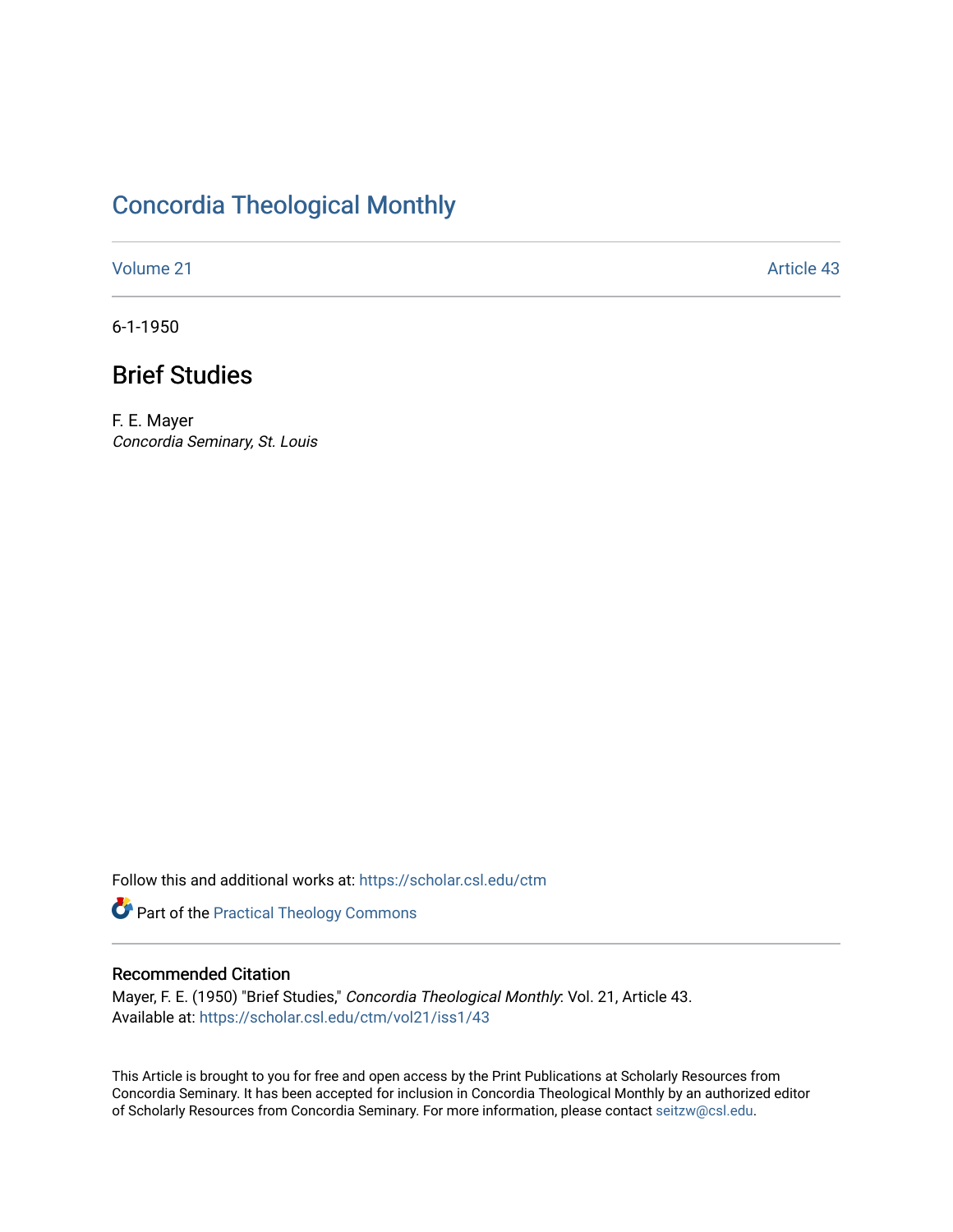### **BRIEF STUDIES**

#### **REFLECTIONS FOR TRINITY SUNDAY**

The question is sometimes asked whether we can define God. The Scholastics attempted to do so and offered a definition of God in line with their respective philosophical orientation. Thus Anselm defined God as the "highest Intelligence," Thomas Aquinas as "pure Act," and Duns Scotus as "absolute Will." Luther rejected every philosophical definition of God which on the basis of purely intellectual speculations attempted to define the nature of God per se. He poured contempt on the speculative philosophy of Dionysius to understand and define God, and especially on the syllogistic method of the Scholastics in their approach to the doctrine of God (Koestlin-Hay, The Theology of Luther, Vol. I, 137; Vol. II, 275). Like Augustine, Luther refused to define God because "Was Gott heisst, ist ueber Leib, ueber Geist, ueber alles, was man sagen, hoeren und denken kann" (St. Louis, XX:806). Luther does not define God, but describes God as He reveals Himself for our apprehension. Article I of the Augustana, which is based on Luther's Schwabach and Marburg Articles, must therefore not be read as a definition of God, but as a description of God's activity and self-revelation as it is presented to us in the Scriptures and was taught by the ancient Church. Luther is concerned exclusively with the Deus revelatus, and his description of God therefore always centers in a soteriological view of the Triune God.

The later dogmaticians, for example, Hafenreffer, Gerhard, Dannhauer, also state that, strictly speaking, it is impossible to define God (Baier-Walther, II, 14f.). Nevertheless, following Melanchthon, they describe God as an essentia spiritualis infinita (Calov, Quenstedt), spiritus independens (Baier). In their attempt to describe the essence of God they not only list all the revealed attributes of God, both the so-called active and quiescent, but state furthermore that in God essence and attributes are one. Some modern theologians believe that such a description of God is in reality a return to the Scholastic attempt to define God and therefore a departure from Luther, since such a description relegates soteriology into the background (Luthardt Compendium der Dogmatik, 15th edition, p. 186 f.; Kantonen, The Resurgence of the Gospel, p. 35 f.). It must, however, be kept in mind that, as Pieper points out (Christliche Dogmatik, I, 524 ff.), these dogmaticians held that in His revelation God does not concern us in

451

 $\mathbf{1}$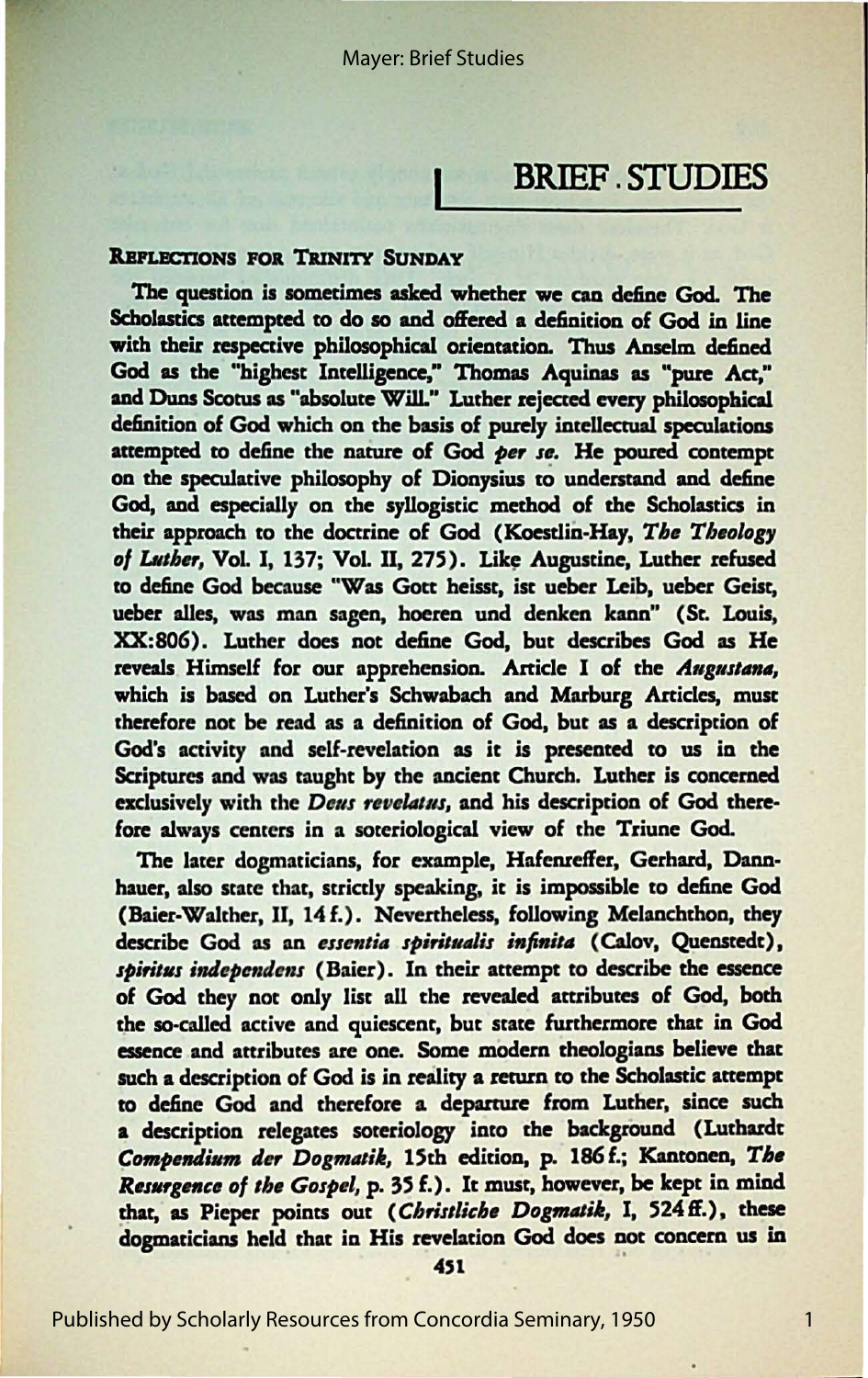#### **BRIEF STUDIES**

His absolute simplicity, because we simply cannot understand God as the perfect ens, in whom each attribute and the sum of all attributes is God. Therefore these dogmaticians maintained that for our sake God, as it were, divides Himself and permits us to view Him sequentially, i.e., one attribute at a time. They distinguished between the "objective" truth: in God essence and all divine attributes are one, as well as the "subjective" truth, that in His redemptive activity God reveals only one facet of His Being at a time. As "pure object" God remains eternally unfathomable for us; He is the *Deus absconditus*. But in His redemptive activity God uncovers Himself and permits<br>us to see Him as the Triune God and shows as much of His Being at a time (1 Cor. 13:9) as is necessary, so that we sinful men learn to know Him as our God, the Deus revelatus.

This will also answer a second question, namely, whether, since God is the sum of His attributes, it is possible to find a "unifying" attribute in God. The question may also be formulated thus: In which of God's attributes are we to seek the source of God's activity: in His sovereignty and transcendence? in His justice? in His love? Calvin and Barth would no doubt direct us to God's absoluteness: Rome seems to place God's justice into the center of God's attributes; Philippi, a leading Lutheran, finds in God's love the center and immovable Grundton (Glaubenslehre, II, 19); Aulen resolves the tension between God's holiness and love in the concept of God's "sovereign love" (The Faith of the Christian Church, 129 ff.).

God's being and attributes can be described only in the light of the revelation of His entire activity. Scripture does not contain at any one place an exhaustive dogmatic proposition concerning God's Being, nor a comprehensive statement of God's activity. The sacred record contains accounts of the many and various relationships and activities in which God confronts man. Sometimes He reveals Himself as the absolute God, in whose sight man is but dust; or as the God of eternal and infinite wrath who hates all doers of iniquity; or as the omniscient and omnipresent God to whom all the thoughts of men are an open book. Again, and primarily, God reveals Himself in His gracious, merciful, and loving activity. In short, God reveals Himself as Deus damnans or absolvens. There seems to be an insoluble tension when we see that God is eternal, infinite, omnipotent, omniscient, etc., both in His justice, vengeance, wrath, as well as in His love, mercy, and grace. This tension can be resolved only when we keep in mind that God wishes to be known in His relationship to man and in our relationship to Him. And the various relationships,

#### 452

 $\overline{2}$